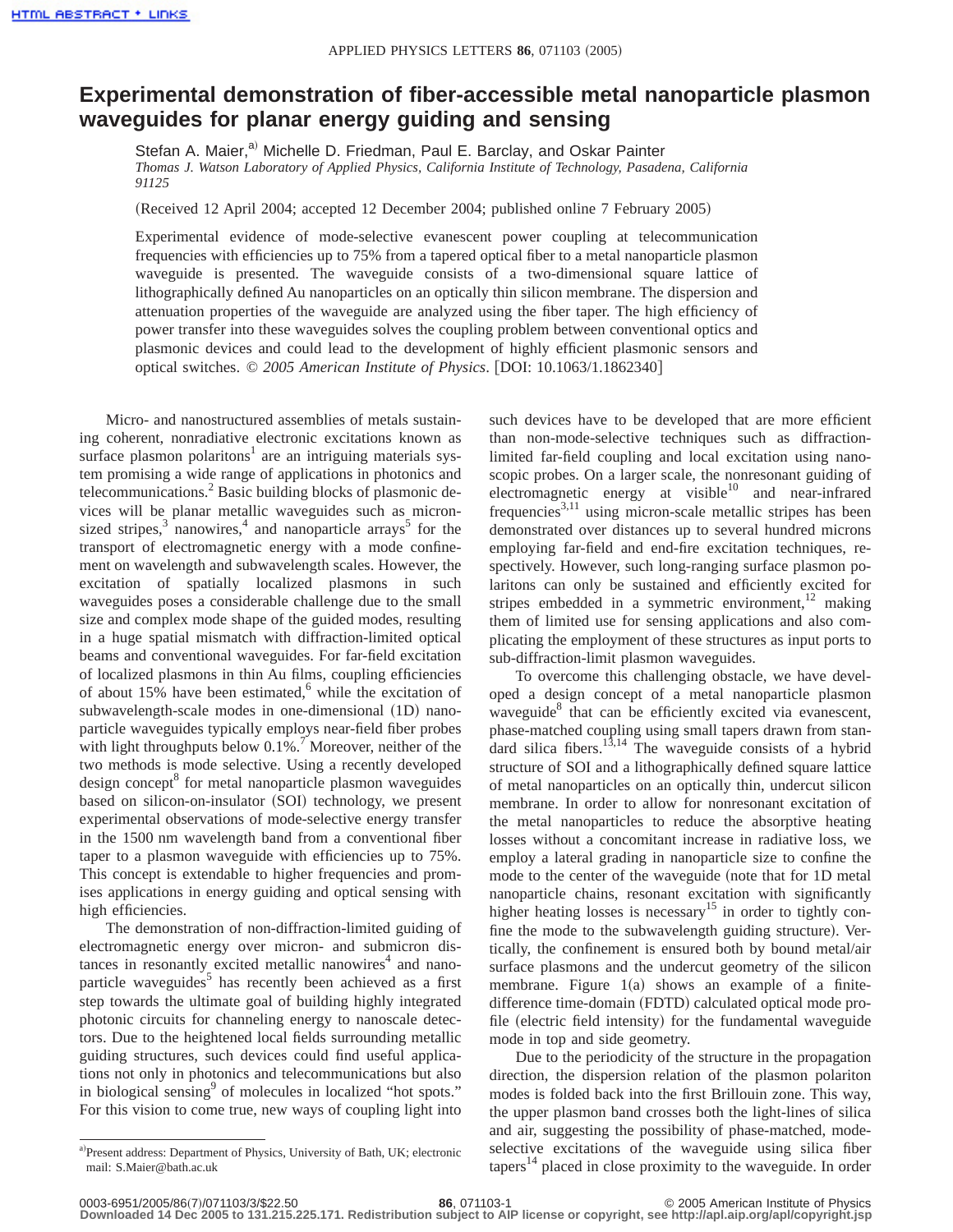FIG. 1. (Color online) (a) Electric field intensity distribution of a plasmon waveguide mode in top (upper plot) and side view (lower plot) calculated using FDTD simulations. (b) Scanning electron micrograph of a fabricated plasmon waveguide on an undercut Si membrane. The waveguide is terminated by mirrors at both ends.

to spatially and spectrally investigate energy transfer in this system, we fabricated a plasmon waveguide designed to allow efficient evanescent coupling with a fiber taper at a wavelength of 1.6  $\mu$ m in the telecommunication band. Figure  $1(b)$  shows scanning electron micrographs of the fabricated waveguide based upon a 530 nm square lattice of Au nanoparticles on a 250 nm Si membrane created by undercutting the 2  $\mu$ m silica layer of a SOI wafer using hydrofluoric acid. The nanoparticles are 50 nm in height, and have a diameter of approximately 250 nm in the center of the waveguide, with a linear lateral grading down to 210 nm after three of the six lateral periods.

The waveguide is terminated by mirrors consisting of a short (20 period) plasmon waveguide section with a compressed lattice, which is designed to shift the phase-matched waveguide mode into the one-dimensional  $(1D)$  band gap of the mirror section.<sup>16</sup> The mirror waveguide section is abruptly ended, and an approximately 10  $\mu$ m gap then exists from the end of the mirror to the etched facet interface between the silicon slab and the surrounding  $air<sup>17</sup>$ 

A fiber taper of minimum diameter  $\sim$  1.5  $\mu$ m was fabricated and spliced into a fiber line containing a fiber-coupled swept wavelength laser source ( $\lambda$ =1565–1625 nm) at its input and a photodetector at its output for measuring the transmitted signal. The fiber taper was mounted in a U-shaped configuration and positioned using a set of *x*-*y*-*z* stages with 50 nm encoder resolution. Details of the mounting and positioning methods for the fiber taper can be found in Ref. 17. The taper was carefully aligned along the axis of the plasmon waveguide and parallel to the surface of the Si chip. At a taper height of several microns above the center of the waveguide, the taper mode did not interact with the waveguide, resulting in unity transmission over the entire wavelength range. The taper was then slowly brought into the near field of the plasmon waveguide until a resonant drop in transmission indicative of coupling to the plasmon waveguide was observed. Lateral movement of the taper at constant height allowed then the examination of the spatial coupling profile. Figure  $2(a)$  shows a contour plot of the power transmitted through the fiber taper on a linear color scale versus wavelength and lateral taper position. Several spectral and spatial features are clearly discernible. When the taper is shifted completely off the waveguide, the transmission through the taper is almost unity but for direct coupling into the thin Si support membrane, evidenced by a broadband periodic signal modulation of small amplitude caused by Fabry–Perot resonances (period 3.2 nm) from reflections at **Downloaded 14 Dec 2005 to 131.215.225.171. Redistribution subject to AIP license or copyright, see http://apl.aip.org/apl/copyright.jsp**



FIG. 2. (Color online) (a) Contour plot showing the transmitted power through the fiber taper on a linear color scale versus wavelength and lateral position of the taper with respect to the waveguide. (b) Lateral transmission profile at a wavelength of 1590 nm (fundamental mode, upper graph) and 1570 nm (higher order mode, lower graph).

the etched facet ends of the  $130$ - $\mu$ m-long silicon membrane (effective index  $2.85$ ). Over the outer parts of the waveguide, the period of this modulation stays constant, while its amplitude increases, which we attribute to enhanced coupling into the silicon slab mediated by the metal nanoparticle lattice. As the fiber taper is moved to the center of the waveguide, a strong resonant dip in taper transmission centered around a wavelength of 1590 nm is observed, indicative of resonant coupling to the fundamental plasmon waveguide mode. Although much weaker in strength, for the taper near the outer edges of the waveguide (on both sides), a resonance dip around a wavelength of 1570 nm is also discernable in the transmission data. We believe this resonance around 1570 nm to be due to excitation of the first higher-order odd plasmon waveguide mode, in good agreement with predictions from FDTD simulations (see EPAPS Ref. 18). Fig.  $2(b)$ summarizes these results by showing the lateral transmission profile at wavelengths 1590 nm (fundamental resonance, upper graph) and 1570 nm (higher-order mode resonance, lower graph). The measured spatial full width at halfmaximum of  $\sim$ 4  $\mu$ m of the fundamental mode is rather large, even after taking into account convolution effects with the finite width of the fiber taper. We attribute this to the broadband loss from the metal-assisted scattering discussed earlier which tends to accentuate the tails of the lateral profile. Different depths of the transmission profile on either side of the waveguide are also visible [see lower graph of Fig.  $2(b)$ , which may be due to small height variations during lateral movement of the taper and/or actual fabrication nonidealities of the waveguide.

The dispersion of the fundamental mode was further examined by translating the fiber in the direction of the waveguide in steps of 200  $\mu$ m, thereby varying the fiber diameter and thus the wave vector of phase matching. Figure  $3(a)$ shows the spectral position of the transmission minimum corresponding to resonant coupling to the fundamental plasmon waveguide mode versus taper position along the waveguide direction. The point of minimum fiber diameter  $[x=0]$ in Fig.  $3(a)$ ] was determined optically. A careful analysis of the fiber profile was not performed here, as was done in Ref. 17, since only the general trend in the fiber diameter is of interest. The redshift of the resonant coupling with increasing fiber diameter is indicative of contradirectional